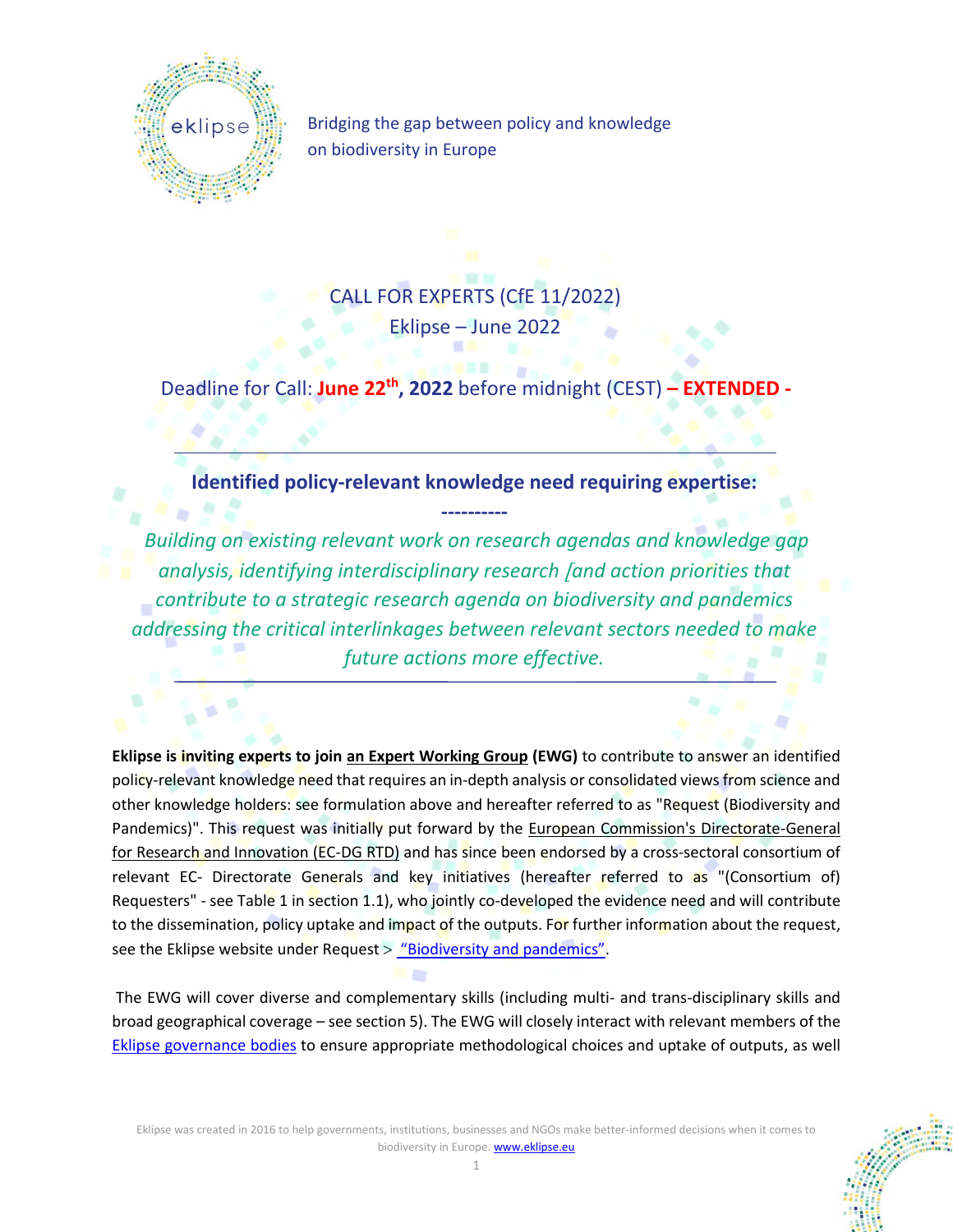

as to guide them through the ethical and robus[t Eklipse process.](https://eklipse.eu/process/) Selected experts will have to comply with the Eklipse [Code of Ethics](https://eklipse.eu/wp-content/uploads/website_db/Ethical_Infrastructure/Eklipse_Code-of-Ethics_final-draft_Website.pdf) to integrate the EWG.

In order to create this EWG, we are seeking expressions of interest from experts from a broad range of disciplines. Before applying, please consider the following questions below. Please consider the list of disciplines/expertise as non-exhaustive, as we are happy to consider others that you may think relevant to answer the request.

- **Are you an expert on one or several of the following disciplines?**
	- o disease ecology, disease transmission in wildlife, zoonotic diseases, vector-borne diseases or studying spillover,
	- o conservation medicine, wildlife health and conservation,
	- $\circ$  veterinary health, epidemiology and surveillance of infectious diseases, including zoonoses and vector-borne diseases, in domestic animals and at the interface with wildlife.
	- $\circ$  public and environmental health, epidemiology and prevention, exposome, emerging entities from changing environment
	- $\circ$  ecosystem functions and ecosystem services related to disease regulation
	- $\circ$  environmental law and governance of One Health national and international legislation and other documents (treaties, conventions) on biodiversity and health (global health, one health)
	- o environmental/ecological economics, sustainable development, the integration of biodiversity and health (pandemics) in economics (ecological transition, trade)
- **Do you have either direct experience in knowledge synthesis or experience in qualitative research, and/or would you like to learn more about knowledge synthesis methods?**
- **Would you like to contribute directly to a policy‐relevant process in your field of expertise?**
- **Would you like to expand your network and learn?**
- **Are you interested in collaborating in a trans‐disciplinary and multi‐cultural setting?**

m

Further information on the criteria can be found in section 5.

**Please read the information below to apply to the call.**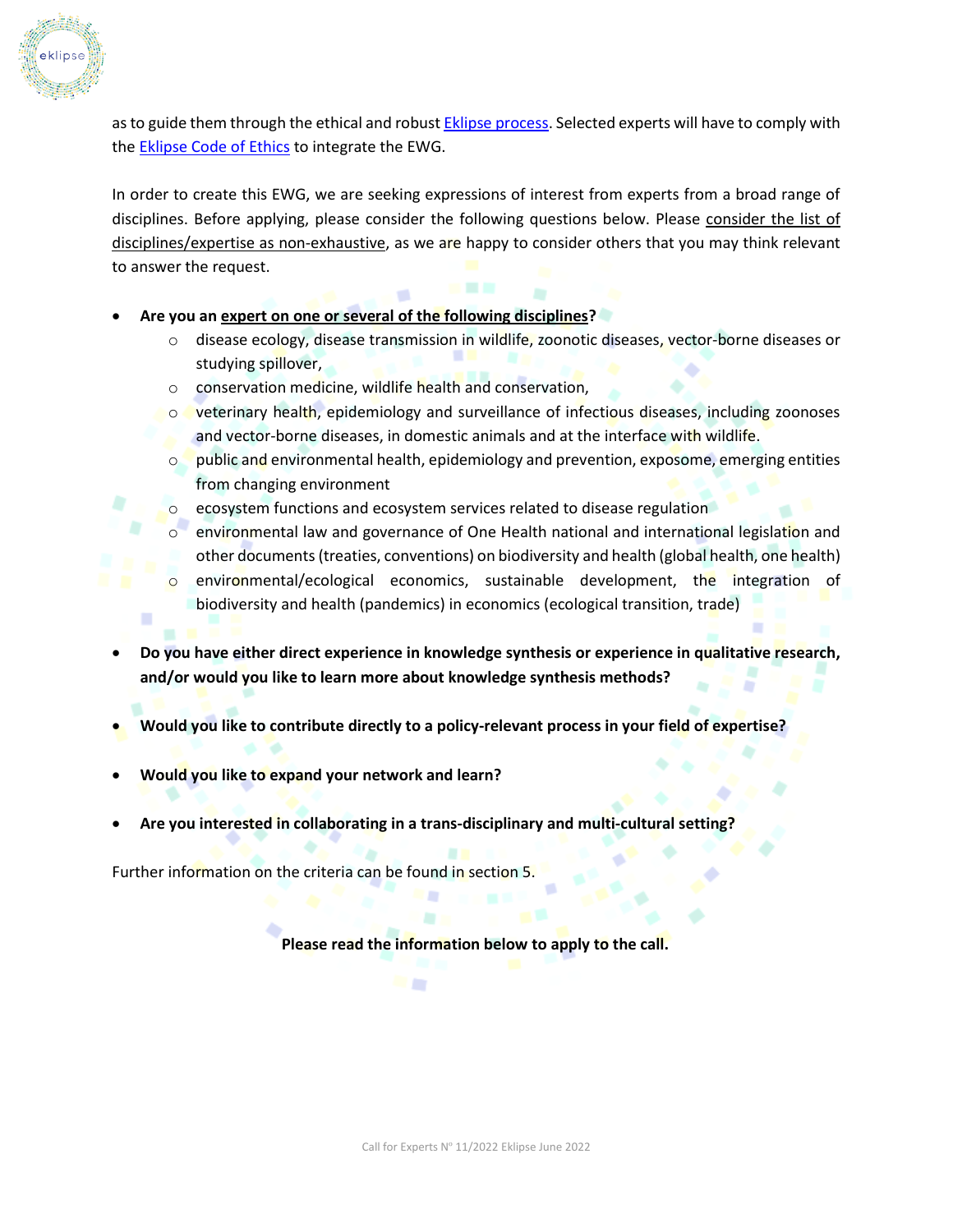## **Important dates and information:**

**How to apply**:<http://eklipse.eu/calls/>

ш

**Deadline to apply:** June 22<sup>th</sup>, 2022, before midnight (CEST). – EXTENDED -

**Expert Working Group (EWG) selection:** week of June 20<sup>th</sup> 2022.

**Online kick-off meeting and training of the EWG:** 2 sessions of 2 hours each between June 29<sup>th</sup> and July 1st 2022

**Expected duration of the process**: Between 3 and 8 months, depending on the selected method(s) (see section 3).

The participation in this EWG will require **approximately 10% of your time (**see Eklipse [Guidance note](https://eklipse.eu/wp-content/uploads/website_db/Guidelines/Gn_6_-Expert-Working-Groups.pdf)  [n°6\)](https://eklipse.eu/wp-content/uploads/website_db/Guidelines/Gn_6_-Expert-Working-Groups.pdf). As in similar science-policy processes, Eklipse activities rely on in-kind contributions.

**For further information on the request, please read the Document of Work (DoW) on the Eklipse**  website under Request > ["Biodiversity and pandemics"](https://eklipse.eu/request-biodiversity-pandemics/).

> Should you require any further information or support, please contact the **Eklipse Management Body (EMB) at** [emb@eklipse.eu](mailto:emb@eklipse.eu)



٠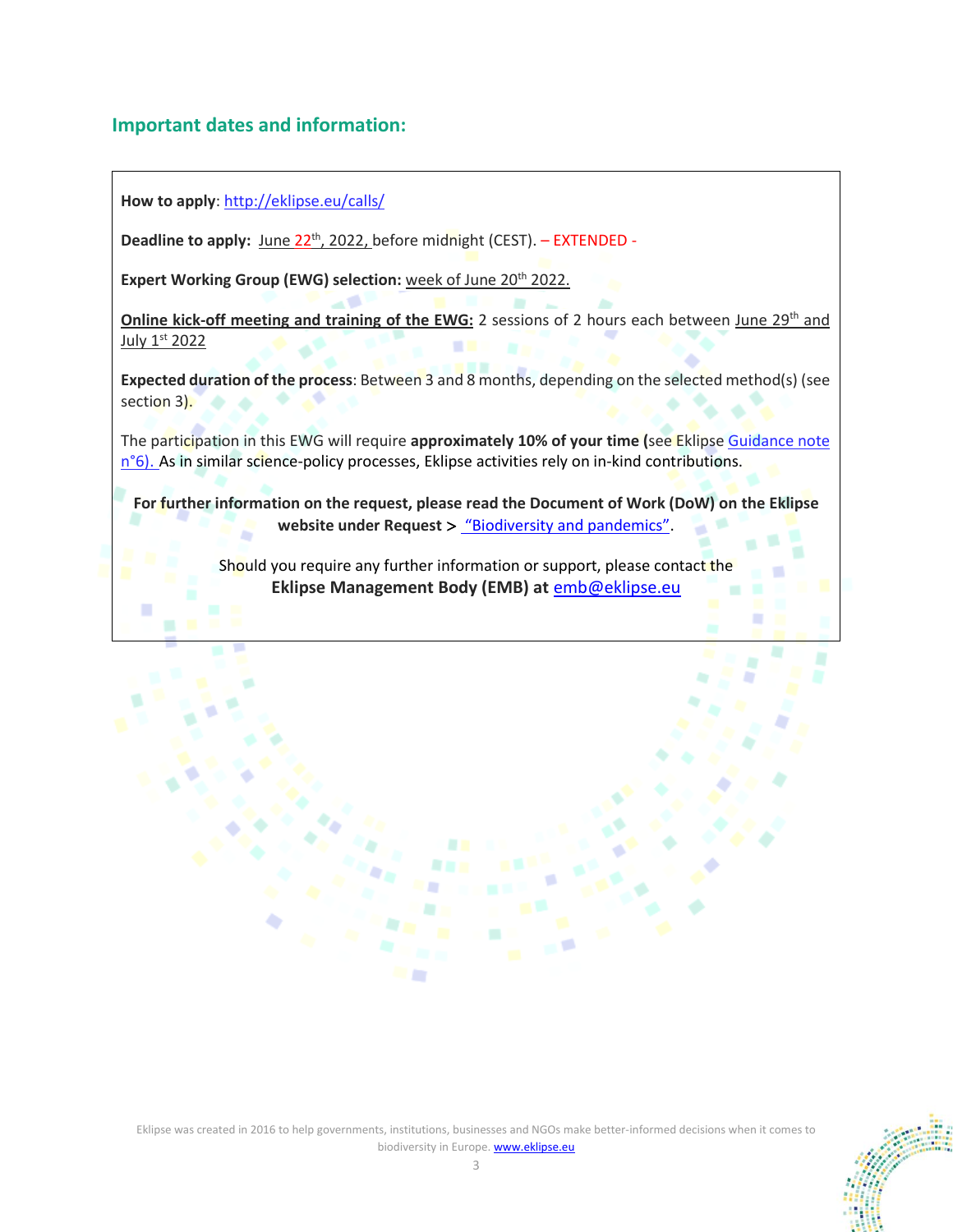

# *1. Request to be addressed by this call*

#### 1.1 Background to the request Biodiversity and Pandemics

The COVID-19 crisis has revealed how fragile and vulnerable our societies are to pandemics and how challenging informed political and policy responses become when faced with such an emergency. As a global community, we were not prepared. The potential risk of zoonoses linked to unprecedented land degradation and land conversion, unleashed consumption of natural resources, increasing livestock production, and acceleration of biodiversity loss had long been identified and did not come as a surprise to the scientific community. However, the pandemic has highlighted gaps in our knowledge and our ability to put this knowledge into practice through policy-making. Therefore, generating and synthesising knowledge to fill these gaps while also ensuring the uptake of knowledge into decision-making and implementation should become a high priority.

The request focuses on how to improve our understanding and application of the science of pandemics to optimise coordination and coherence across policy sectors, building better resilience and response strategies (proactive and reactive approaches) in the context of the interface between Biodiversity and Pandemics. Moreover, the creation of a cross-sectoral consortium of requesters working with EC-DG RTD, co-developing the knowledge needs and expecting the knowledge synthesis process results will ensure that the produced evidence will be jointly and timely taken up by policy (See Table 1 below).

a.

| <b>Requesters</b>                                          | <b>Description</b>                                                                                                                                    | More information       |  |  |  |  |  |  |
|------------------------------------------------------------|-------------------------------------------------------------------------------------------------------------------------------------------------------|------------------------|--|--|--|--|--|--|
| DG Research<br>and Innovation<br>(EC-DG RTD)               | Responsible for EU research agenda.                                                                                                                   | European<br>Commission |  |  |  |  |  |  |
| <b>DG Environnent</b><br>(EC - DG ENV)                     | Responsible for EU policy on the environment.                                                                                                         | European<br>Commission |  |  |  |  |  |  |
| DG Agriculture<br>and Rural<br>Development<br>(EC-DG AGRI) | Responsible for EU policy and research on agriculture and<br>rural development and deals with all aspects of the common<br>agricultural policy (CAP). | European<br>Commissior |  |  |  |  |  |  |

#### **Table 1:** Consortium of Requesters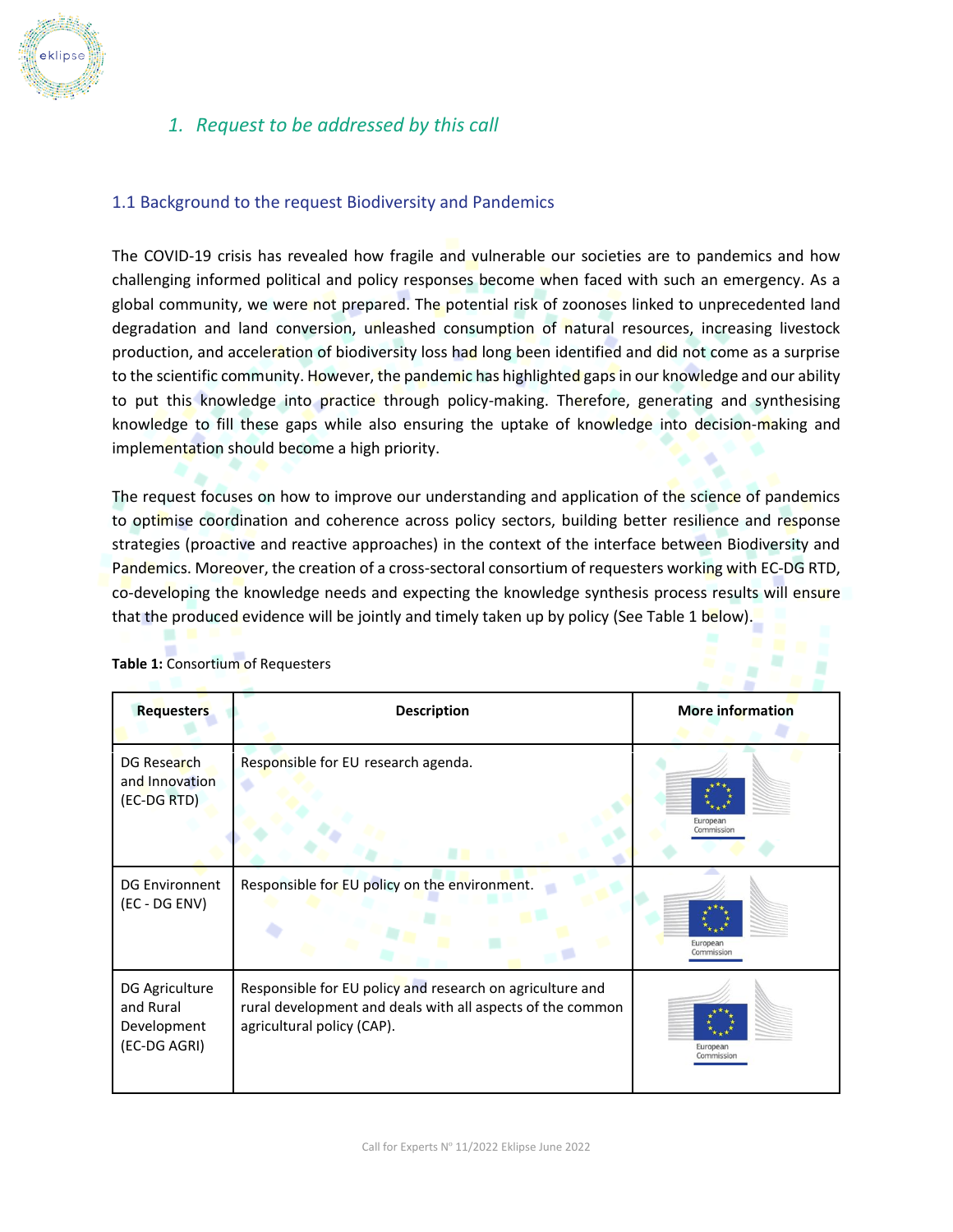| <b>PREZODE</b>                                                                     | International initiative with the ambition to understand the<br>risks of the emergence of zoonotic infectious diseases and<br>develop and implement innovative methods to improve<br>prevention, early detection, and resilience to ensure rapid<br>response to the risks of emerging infectious diseases of<br>animal origin.                                                                                                                            |                                                                          |
|------------------------------------------------------------------------------------|-----------------------------------------------------------------------------------------------------------------------------------------------------------------------------------------------------------------------------------------------------------------------------------------------------------------------------------------------------------------------------------------------------------------------------------------------------------|--------------------------------------------------------------------------|
| One Health<br><b>High-Level</b><br><b>Expert Panel</b><br>(OHHLEP)                 | An initiative supported by the heads of FAO, OIE, UNEP and<br>WHO, and the governments of France and Germany, to<br>further enhance the cross-sectoral collaboration, enhance<br>strategic orientations and coordination and provide high<br>political visibility on the subject of One Health.<br><b>Food and Agriculture</b><br>Norld Health<br><b>Organization of the</b><br><b>Organization</b><br><b>VORLD ORGANISATION</b><br><b>United Nations</b> | <b>ONE HEALTH</b><br><b>Healthy ecosystems</b><br><b>Healthy animals</b> |
| Norwegian<br><b>Veterinary</b><br>Institute (NRI)                                  | Norwegian national biomedical institute delivers research-<br>based knowledge and contingency support in animal health,<br>fish health, and food safety.                                                                                                                                                                                                                                                                                                  | Veterinærinstituttet<br>Norwegian Veterinary Institute                   |
| <b>Project HERA</b><br>(Health<br>Environment<br>Research<br>Agenda for<br>Europe) | EU funded project that involves 15 European countries, an<br>international organisation and a European NGO, thus 24<br>partners in total who are working hard to prepare the<br>Health and Environment Research Agenda 2020-2030. The<br>aim was to set the priorities for an environment, climate<br>and health research agenda in the EU5.                                                                                                              | lealth Environment Research Agenda for Europe                            |

## 1.2 First screening of literature/initiatives and Open Call for Knowledge

A literature screening during the Scoping Phase resulted in a compilation of existing relevant literature, projects and initiatives:

- **(Non-exhaustive) Literature review collected by the Eklipse Management Body (EMB):** [https://docs.google.com/spreadsheets/d/1H-7SoAVoEAkUdrQyKia0D8lrTNRUFv5fPwKBta-](https://docs.google.com/spreadsheets/d/1H-7SoAVoEAkUdrQyKia0D8lrTNRUFv5fPwKBta-HOXA/edit?usp=sharing)**\*\*** [HOXA/edit?usp=sharing](https://docs.google.com/spreadsheets/d/1H-7SoAVoEAkUdrQyKia0D8lrTNRUFv5fPwKBta-HOXA/edit?usp=sharing) W.
- **(Non-exhaustive) List of initiatives/projects/networks collected by the EMB:** [https://docs.google.com/spreadsheets/d/171PHarAsfRgK7ro9iEPURLjX74YwWuX4s4cvOPDLw2](https://docs.google.com/spreadsheets/d/171PHarAsfRgK7ro9iEPURLjX74YwWuX4s4cvOPDLw2g/edit#gid=1770112322) - 1 [g/edit#gid=1770112322](https://docs.google.com/spreadsheets/d/171PHarAsfRgK7ro9iEPURLjX74YwWuX4s4cvOPDLw2g/edit#gid=1770112322)

Following this first screening exercise, a Call for Knowledge (CfK 1/2021) related to this request was launched in November 2021 and was open until January 2022 (for more information, please refer to the Eklipse website under "[Calls](https://eklipse.eu/calls/)" on our website). The CfK 1/2021 was broadly disseminated through the different Eklipse social media platforms, i.e. LinkedIn, ResearchGate, Twitter, Facebook, and Instagram,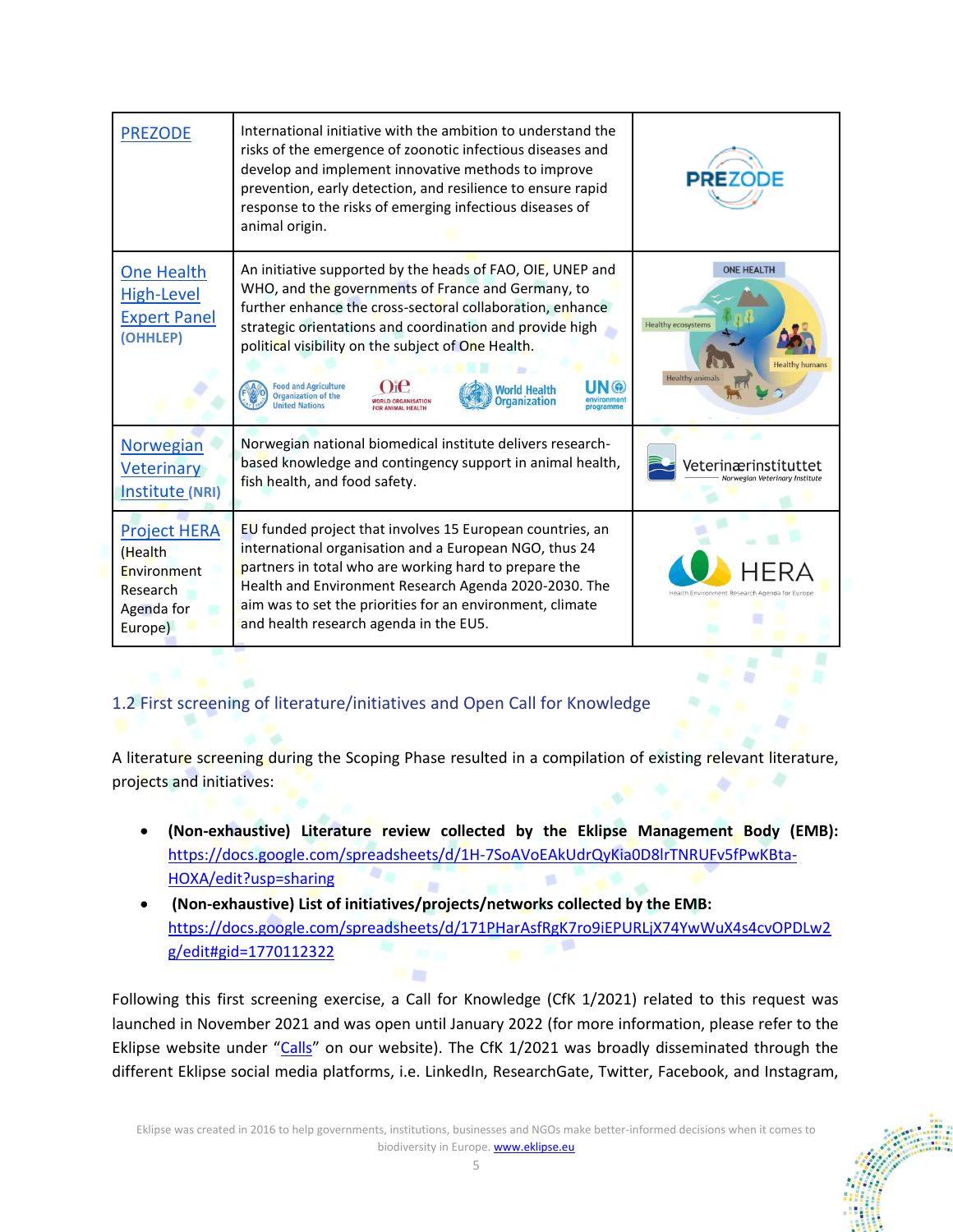

as well as via different mailing lists and networks. The screening and the call for knowledge aim to gather relevant knowledge to be considered during the selection process and to search for existing or planned initiatives that may (partly) answer the requests. Both activities were essential during the Scoping Phase to avoid duplication of ongoing efforts and ensure the outputs will be timely developed. For more details on the literature collected in the Call for Knowledge, see Annex 4 in Document of Work (DoW) published on the Eklipse website under **Request** > ["Biodiversity and pandemics"](https://eklipse.eu/request-biodiversity-pandemics/).

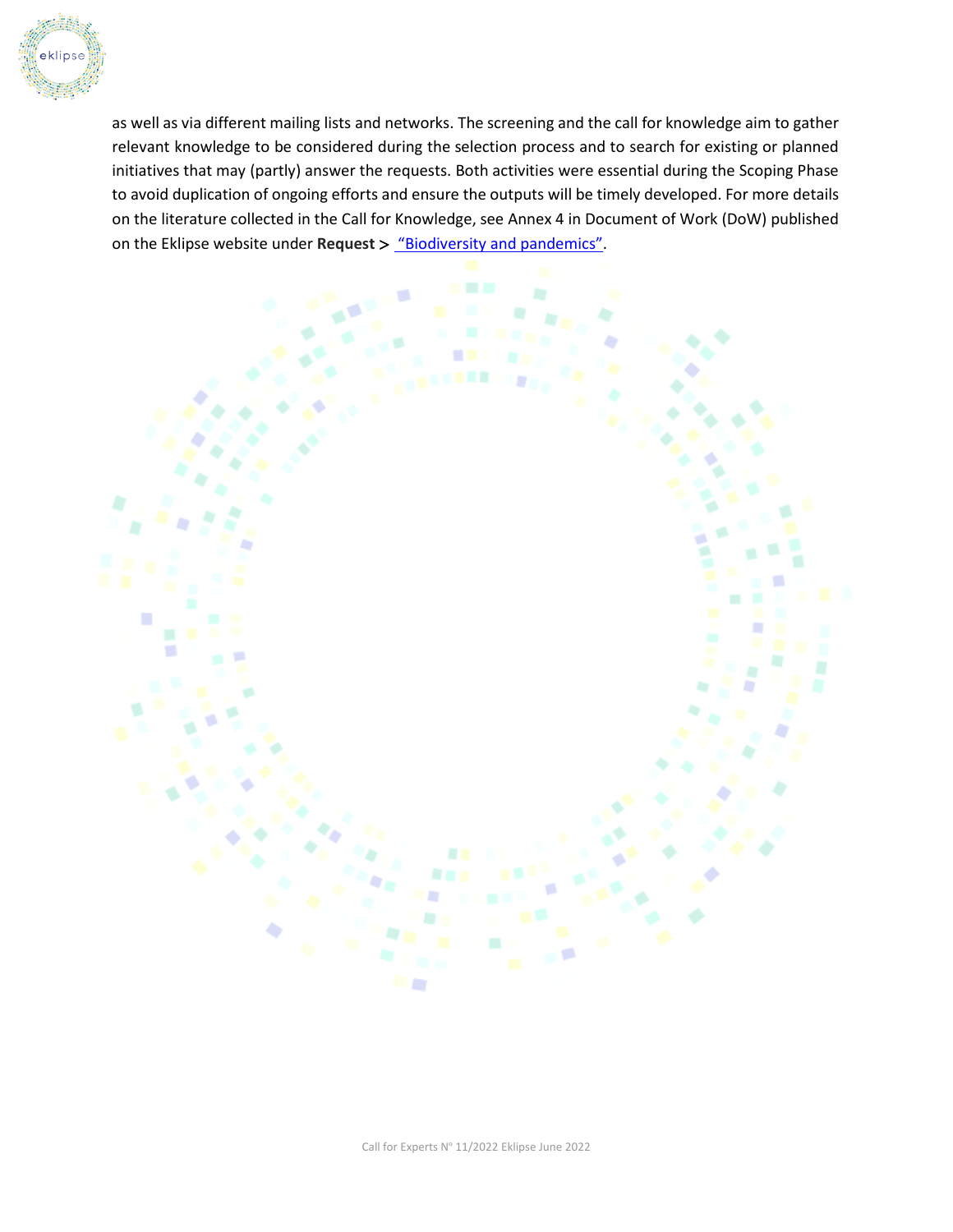# *2. Suggested methods*

Subject to discussion with the EWG, the request process was suggested to include a series of steps:

- $\rightarrow$  Mapping of existing research agendas and knowledge gap analysis
- $\rightarrow$  Filtering and analysing research recommendations related to Biodiversity and pandemics
- $\rightarrow$  Prioritising the identified research recommendations based on their potential for maximising the impact on policies for relevant sectors.

During the scoping phase, the members of the [Eklipse Methods Expert Group \(MEG\)](https://eklipse.eu/team/#methods-expert-group) discussed potential knowledge synthesis methods suitable for this request (more information on knowledge synthesis methods in [Dicks et al. 2018](https://eklipse.eu/wp-content/uploads/2020/10/EKLIPSE_D3-1_On-lineReport_NewInset4Print_012019_HL3.pdf) and on the Eklipse website under the "Methods" [webpage\)](https://eklipse.eu/methods/).

## Methods suggested by the MEG

No single method addresses all the methodological challenges in the request "Biodiversity and Pandemics". Rather, a bundle of techniques will be needed to tackle three distinct knowledge synthesis aims:

- a. **Literature-based knowledge synthesis methods** to identify and assess published peer-reviewed literature, wider grey literature and policy documents. Methods includ[e systematic map;](https://eklipse.eu/wp-content/uploads/website_db/Methods/Method19_Systematic_map-1.pdf) scoping [review;](https://eklipse.eu/wp-content/uploads/website_db/Methods/Method15_Scoping_review.pdf) [systematic review;](https://eklipse.eu/wp-content/uploads/website_db/Methods/Method20_Systematic_review.pdf) [rapid evidence review.](https://eklipse.eu/wp-content/uploads/website_db/Methods/Method13_Rapid_evidence_assessment.pdf)
- b. **People-based knowledge synthesis methods** to access current activities setting research agendas. This involves a range of consultation methods, either as part of a wider deliberative process (method 3) or as a stand-alone process. Methods include [multiple expert consultations](https://eklipse.eu/wp-content/uploads/website_db/Methods/Method10_Multiple_expert_consultation_with_Delphi.pdf) involving a workshop or an online [Delphi process,](https://eklipse.eu/wp-content/uploads/website_db/Methods/Method10_Multiple_expert_consultation_with_Delphi.pdf) or a series of [focus groups,](https://eklipse.eu/wp-content/uploads/website_db/Methods/Method6_Focus_groups.pdf) with the aim of identifying and assessing what is currently being developed but not yet in the public domain.
- c. **People-based decision methods** to support prioritisation/decisions. This builds on stage 2 but aims to rank, sort or prioritise the research agenda items already identified. Methods include deliberative tools like the [Delphi process,](https://eklipse.eu/wp-content/uploads/website_db/Methods/Method10_Multiple_expert_consultation_with_Delphi.pdf) or prioritisation or ranking techniques such as [multi](https://eklipse.eu/wp-content/uploads/website_db/Methods/Method9_Multi-Criteria_Decision_Analysis.pdf)[criteria decision analysis](https://eklipse.eu/wp-content/uploads/website_db/Methods/Method9_Multi-Criteria_Decision_Analysis.pdf) (MCDA) o[r structured decision making.](https://eklipse.eu/wp-content/uploads/website_db/Methods/Method17_Structured-Decision-Making.pdf)

To help the EWG understand what tools might best address the three method pathways outlined above, the MEG recommends collectively using the [MAGICKS](https://ksm-eklipse.shinyapps.io/MAGICKS/) tool. This guides a dialogue about the characteristics of the required knowledge synthesis, and prioritisation decisions matches these characteristics to the expected attributes of different methods and provides concise guidance on how to conduct each method. An example output is shown below in Figure 1.

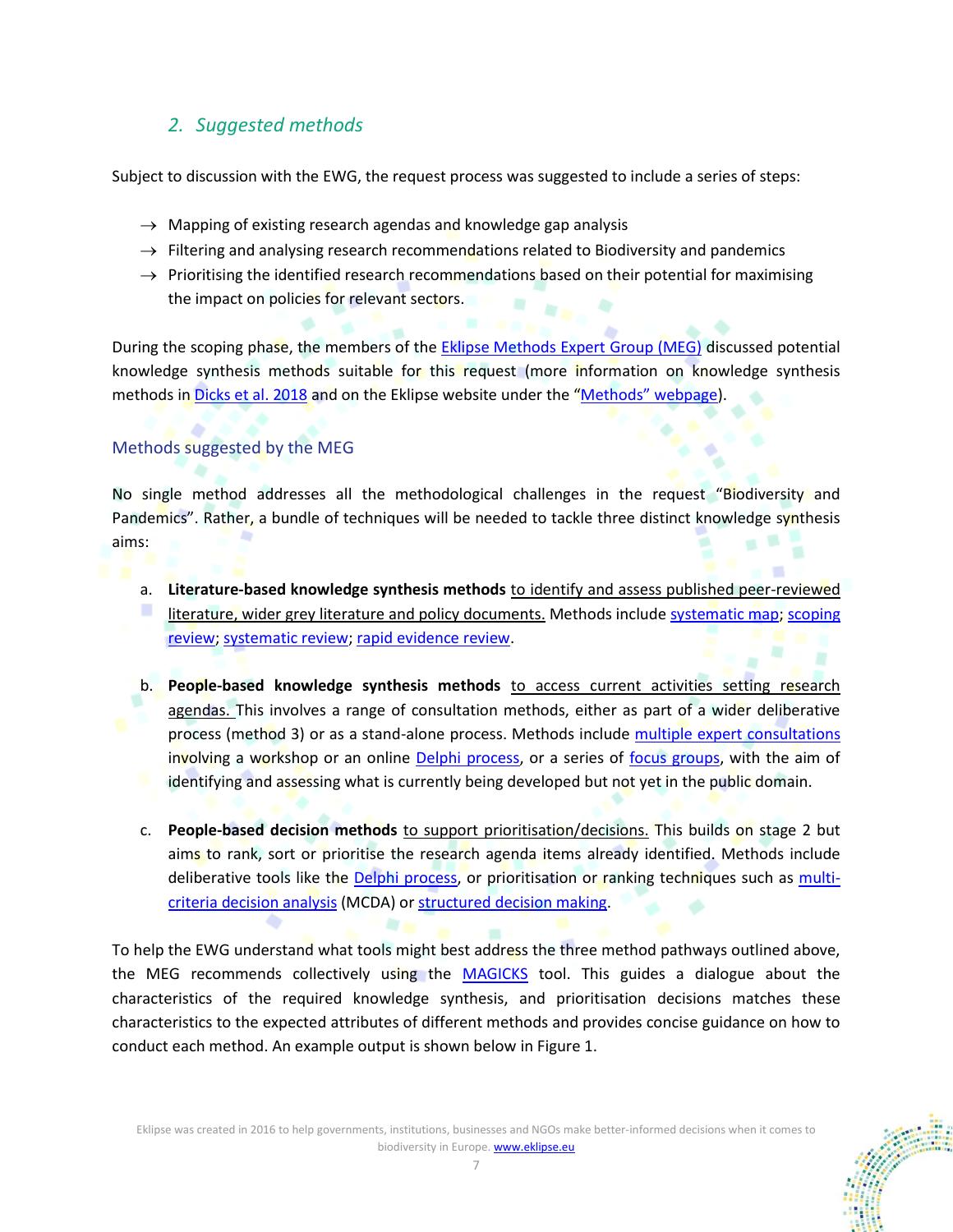

**Figure 1.** Example of the use of MAGICKS (Method Application and Guidance in Conducting Knowledge Syntheses) to help guide the process of choosing a method of knowledge synthesis.

|                                          | Total<br>score  | Enough<br>time? | Enough<br>budget? |                          |             |              |   |                  | Score on chosen attributes |                   |                     |                                                                        |                               |   |                                             |       |
|------------------------------------------|-----------------|-----------------|-------------------|--------------------------|-------------|--------------|---|------------------|----------------------------|-------------------|---------------------|------------------------------------------------------------------------|-------------------------------|---|---------------------------------------------|-------|
| multiple expert consultation with Delphi | 9.5             | yes             | yes               |                          |             |              |   |                  |                            |                   |                     | ٠                                                                      | ń                             | ċ |                                             |       |
| expert consultation                      | 9.5             | yes             | yes               |                          |             |              |   |                  |                            |                   |                     |                                                                        |                               | ٠ |                                             |       |
| focus group                              | 8.5             | <b>ves</b>      | <b>ves</b>        |                          |             |              |   |                  |                            |                   |                     |                                                                        |                               |   |                                             |       |
| solution scanning                        | 8               | yes             | <b>ves</b>        |                          |             |              |   |                  |                            |                   |                     |                                                                        |                               |   |                                             |       |
| multi-criteria analysis                  | 8               | yes             | no                |                          |             |              |   |                  |                            |                   |                     |                                                                        |                               |   |                                             | ٠     |
| Bayesian belief network                  | 8               | yes             | no                |                          |             |              |   |                  |                            |                   |                     |                                                                        |                               | ٥ |                                             |       |
| structured decision making               | 7.5             | yes             | yes               |                          |             |              |   | ٠                |                            |                   |                     |                                                                        |                               | ٠ |                                             | ۵     |
| joint fact-finding                       | 7.5             | yes             | no                |                          |             |              |   |                  |                            |                   |                     |                                                                        |                               | ٠ |                                             | ٠     |
| discourse analysis                       | 7.5             | yes             | no                |                          |             |              |   |                  |                            |                   |                     |                                                                        |                               | ٠ |                                             | ٠     |
| causal criteria analysis                 | 7.5             | no              | yes               |                          |             |              |   |                  |                            |                   |                     |                                                                        |                               | ٠ |                                             |       |
| scoping review                           | $\overline{7}$  | yes             | no                |                          | ٠           |              |   |                  |                            |                   | ٠                   |                                                                        |                               |   |                                             |       |
| scenario analysis                        | $\overline{7}$  | yes             | no                |                          |             |              |   | ٠                |                            |                   |                     |                                                                        |                               |   |                                             | ٠     |
| participatory mapping                    | $\overline{7}$  | yes             | no                | ć                        |             |              | c | ٠                |                            |                   |                     |                                                                        |                               |   |                                             | ٠     |
| systematic map                           | $6\phantom{.}6$ | no              | no                | ٠                        |             |              |   | ٠                |                            |                   | ٠                   |                                                                        |                               |   | ٠                                           | ٠     |
| subject-wide evidence synthesis          | $6\phantom{.}6$ | no              | no                | ٠                        |             |              | ٥ |                  |                            |                   | ٠                   |                                                                        |                               |   | ٠                                           | ٠     |
| non-systematic literature review         | 6               | yes             | yes               |                          |             |              |   |                  | ٠                          |                   | ٥                   |                                                                        |                               |   |                                             |       |
| systematic review                        | 5.5             | no              | no                |                          |             |              | r |                  |                            |                   |                     | ٠                                                                      |                               |   |                                             | ٠     |
| rapid evidence assessment                | 5.              | no              | no                | ٠                        |             |              |   |                  |                            |                   |                     |                                                                        |                               |   |                                             | ٠     |
| meta-analysis                            |                 | yes             | no                | ٠                        |             |              |   |                  | ٠                          |                   |                     |                                                                        |                               |   | ٠                                           | ٠     |
|                                          |                 |                 |                   | 1 xeopte's understanding | 2:24 months | <b>3:60%</b> |   | st magical Miles |                            | 6:00milionalistes | 7.60 <sub>000</sub> | 8:180 mm Rations<br>e-professor<br>Professor de professor<br>Professor | a-ca <sub>lla de Marie-</sub> |   | sistem Melaysis<br>$\overline{\phantom{a}}$ | 10.10 |

The final decision on which method or combination of methods will be used to process the request "Biodiversity and Pandemics" will be made after a thorough dialogue between the EWG and the MEG. The description and justification for the selected method(s) will be part of the first deliverable the EWG will have to deliver, i.e. the Method Protocol. All Eklipse Method Protocols are peer-reviewed, open for public consultation, and once revised, they are published on the Eklipse website (sometimes in scientific articles) and broadly disseminated.

m

For more information on the range of methods, please refer to the **Eklipse report** on knowledge synthesis methods.

٠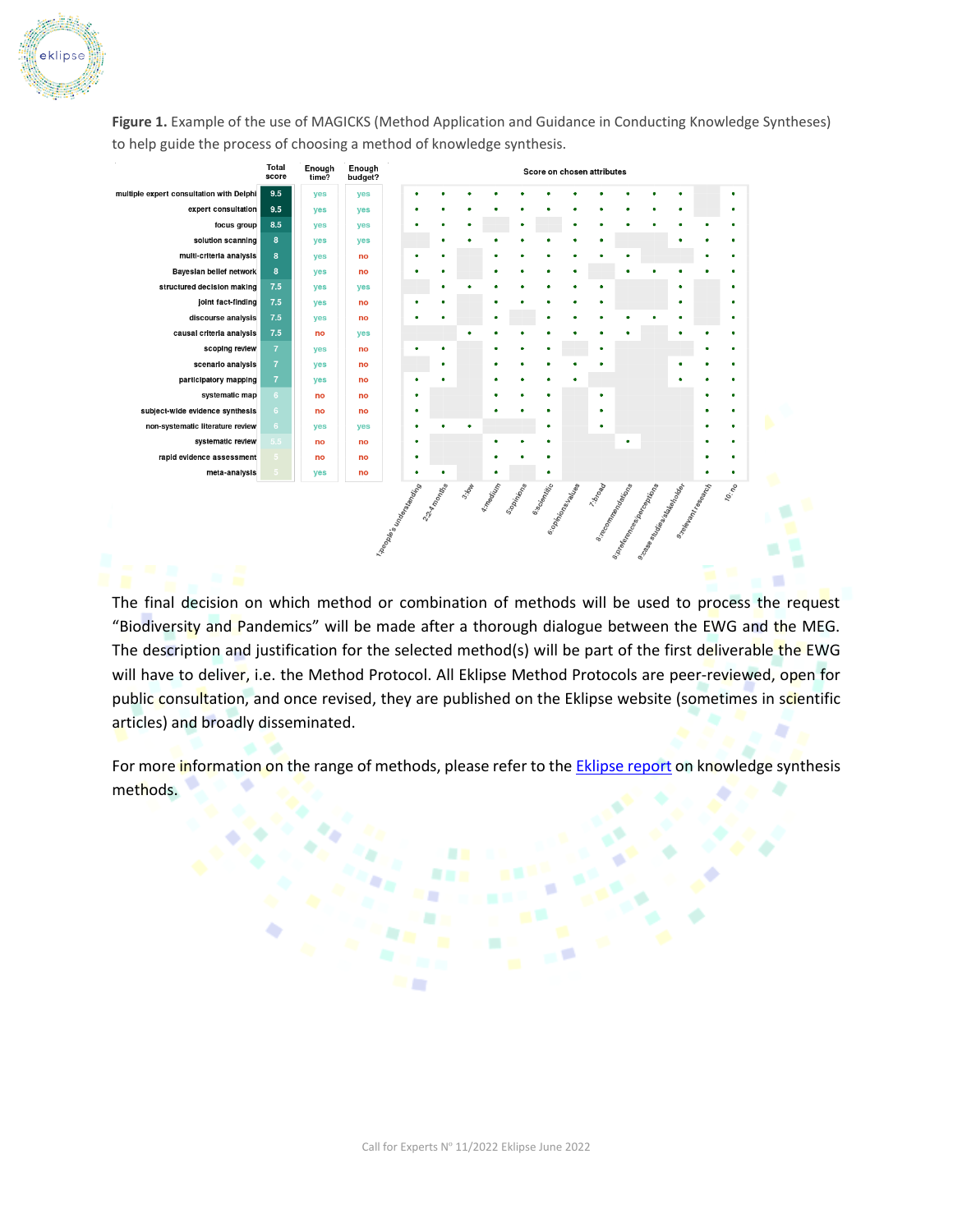# *3. Implementation steps and timeline*

The work of the EWG is expected to follow the [Eklipse knowledge synthesis process.](https://eklipse.eu/process/) The Scoping Group has developed a provisional timeline to give an orientation of the milestones and duration of the answering process until the final outputs (see Table 2 below). A key component of the method protocol, the EWG will develop a refined timeline for answering the request considering the needs of the requesters, the relevant policy process(es), the complexity of the request and the selected tailored methods. Please note that a kick-off dialogue meeting between the Expert Working Group and the consortium of requester(s) will be held the last week of June (doodle will be sent to selected experts). This kick-off meeting will be facilitated by th[e Eklipse Knowledge Coordination Body \(KCB\)](https://eklipse.eu/team/#knowledge-coordination-body) and aims to ensure a common understanding of the request among experts.

| <b>Suggested timeline</b>                                                                | <b>Key activities</b>                                                           | <b>Actions or feedback from requesters</b>                                                                                                                                     |  |  |  |  |
|------------------------------------------------------------------------------------------|---------------------------------------------------------------------------------|--------------------------------------------------------------------------------------------------------------------------------------------------------------------------------|--|--|--|--|
| Last week of June<br>Two sessions of 2 hours each between<br>June 29th and July 1st 2022 | Online kick-off meeting of the EWG                                              | Participation in the first part of the<br>meeting to explain the specific interest<br>in the request and answer key<br>questions of clarifications from the<br>experts         |  |  |  |  |
| The second week of September                                                             | Call for Open consultation and Peer<br>Review of the Methodological<br>Protocol | Dissemination of the call<br>Requesters can submit a review                                                                                                                    |  |  |  |  |
| Duration of the answering phase of the                                                   | Call for Open consultation and Peer<br>Review of the synthesis report           | Dissemination of the call<br>Requesters can submit a review                                                                                                                    |  |  |  |  |
| <b>Eklipse process</b><br>Between 3 and 8 months, depending on<br>the selected method(s) | Launch of the final report                                                      | Dissemination and contribution to<br>ensure the uptake of the evidence<br>produced by EWG by research and<br>policy, i.e. ensuring the usefulness of<br>the results / evidence |  |  |  |  |

**Table 2.** Suggested timeline ۰



Eklipse was created in 2016 to help governments, institutions, businesses and NGOs make better-informed decisions when it comes to biodiversity in Europe. **www.eklipse.eu**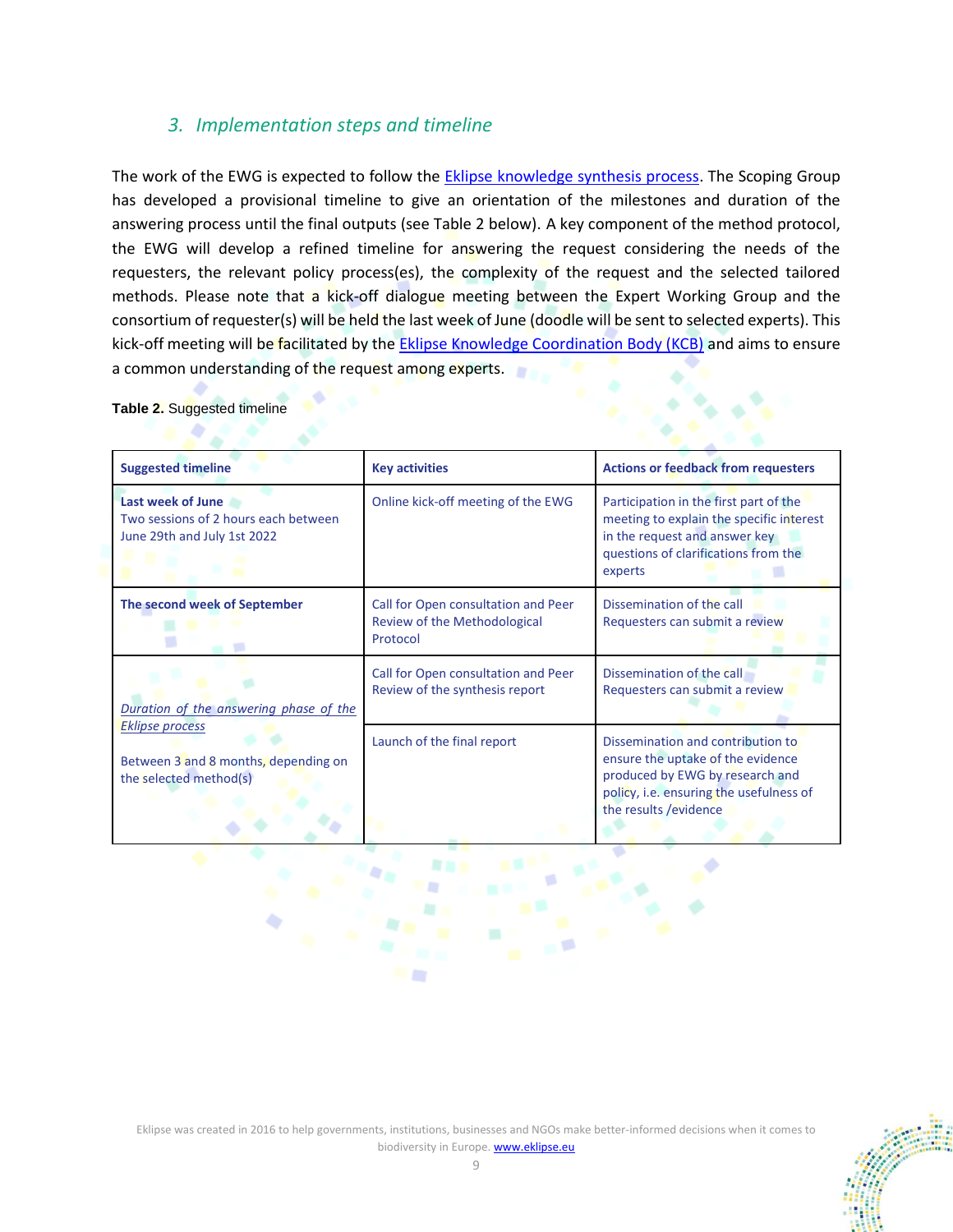

# *4. Support provided by Eklipse*

**Eklipse team**: The Expert Working Group (EWG) will be supported in all steps by th[e Eklipse Management](https://eklipse.eu/team/#eklipse-management-body)  [Body](https://eklipse.eu/team/#eklipse-management-body) (EMB) in logistics, communication, documentation (via the Eklipse website), and dissemination of products required for this request. The working group will be supported thematically and strategically by th[e Knowledge Coordination Body](https://eklipse.eu/team/#knowledge-coordination-bodyhttps://eklipse.eu/team/) (KCB) and the [Methods Expert Group](https://eklipse.eu/team/#methods-expert-group) (MEG) on the choice and use of knowledge synthesis methods.

**Financial support:** Eklipse activities rely on in-kind contributions as in similar science-policy processes. The benefits for experts and institutions arise from the networking in and beyond the group, capacity building and the visibility of expertise to policy and society via the products. Eklipse will actively support the visibility of experts and their institution's contributions. In addition, travel costs to potential events hosted physically by Eklipse will be covered via Eklipse funds as needed (depending on travel restrictions following lockdown development).

**Technical support:** Access to literature databases will be facilitated if needed. Eklipse will cover the layout, printing, and dissemination of interim and final products.

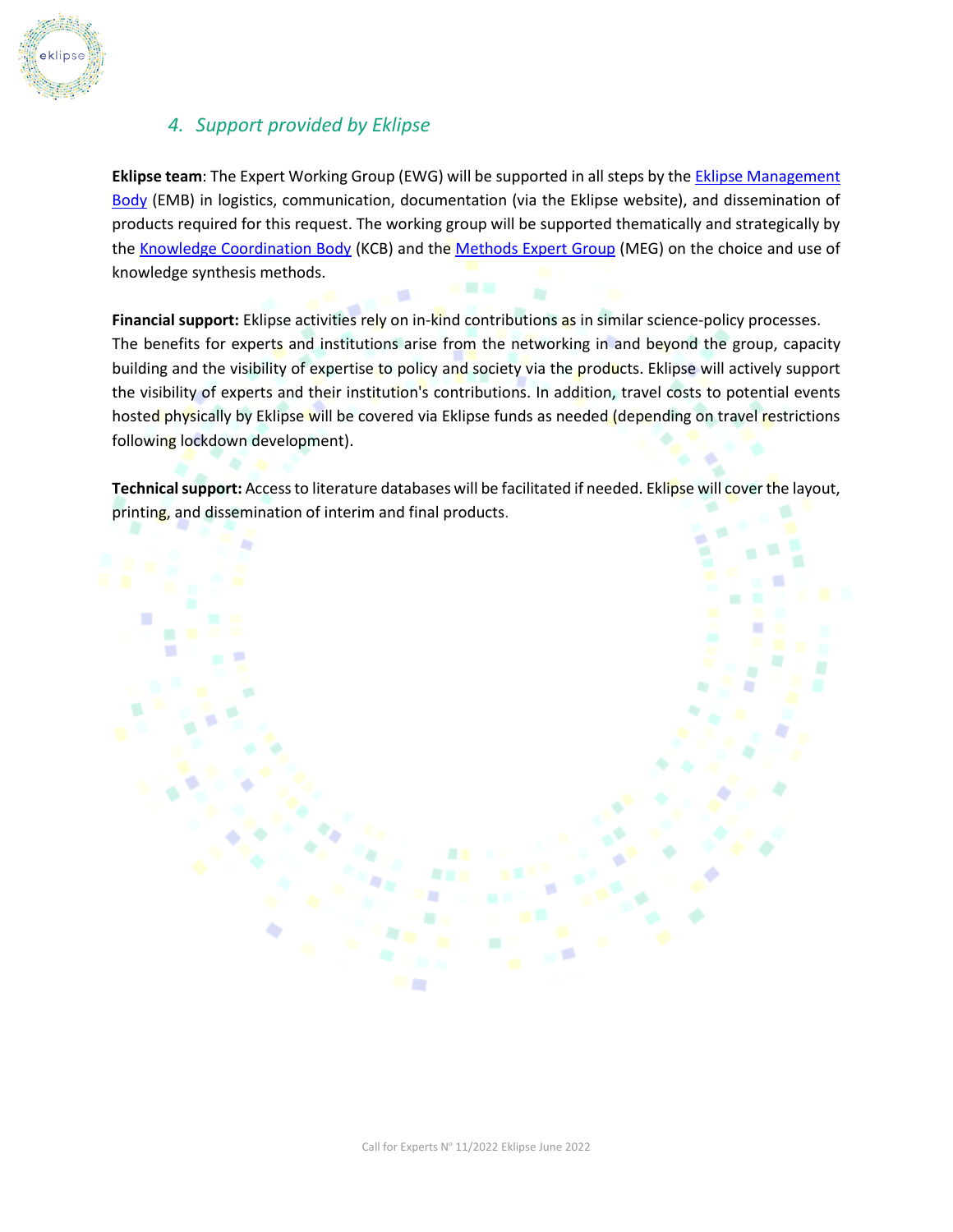# *5. Eligibility and applicant information*

## a. Selection criteria for the composition of the Expert Working Group (EWG)

The EWG is the group of selected experts that will be in charge of answering the request "Biodiversity and Pandemics" based on the **Eklipse process**. They are individual experts who will nominate themselves following the call for experts. The final selection of the EWG will be carried out by the Knowledge Coordination Body (KCB), which will ensure the best possible coverage in terms of disciplines, geographic and gender balance (see Guidance note 7c. "[Preparing and managing Calls for Experts"](https://eklipse.eu/wp-content/uploads/website_db/Guidelines/Gn_7c_Preparing-and-managing-call-for-experts.pdf) for more information). The selected EWG will consist of scientists and practitioners and will be supported by dedicated members from the KCB, the MEG and the EMB (see Guidance Note 6. "Expert working groups [\(EWGs\)"](https://eklipse.eu/wp-content/uploads/website_db/Guidelines/Gn_6_-Expert-Working-Groups.pdf)). As in similar science-policy processes, Eklipse activities rely on in-kind contributions. The EWG should cover all relevant disciplines, including natural, social, economic and planning sciences. Gender balance and geographical diversity of EU countries will be considered in the selection. KCB may decide to open a follow-up, more tailored Call for Experts to this one to complement the EWG with additional expertise.

#### **The working group is expected to have between 10 and 15 experts.**

### b. Selection criteria for individual experts

٠

- $\boxtimes$  The individual experts that nominate themselves should have demonstrated expertise or experience in one or several of the following disciplines:
	- disease ecology, disease transmission in wildlife, zoonotic diseases, vector-borne diseases or studying spillover,
	- conservation medicine, wildlife health and conservation,
	- veterinary health, epidemiology and surveillance of infectious diseases, including zoonoses and
	- vector-borne diseases, in domestic animals and at the interface with wildlife.
	- public and environmental health, epidemiology and prevention, exposome, emerging entities from changing environment
	- ecosystem functions and ecosystem services related to disease regulation

- environmental law and governance of One Health national and international legislation and other documents (treaties, conventions) on biodiversity and health (global health, one health)
- environmental/ecological economics, sustainable development, the integration of biodiversity and health (pandemics) in economics (ecological transition, trade)
- $\Box$  Some individual experts of the EWG should have **either direct experience** in knowledge synthesis or experience in qualitative research. Specific techniques/experiences that are especially valued include:
	- Systematic Review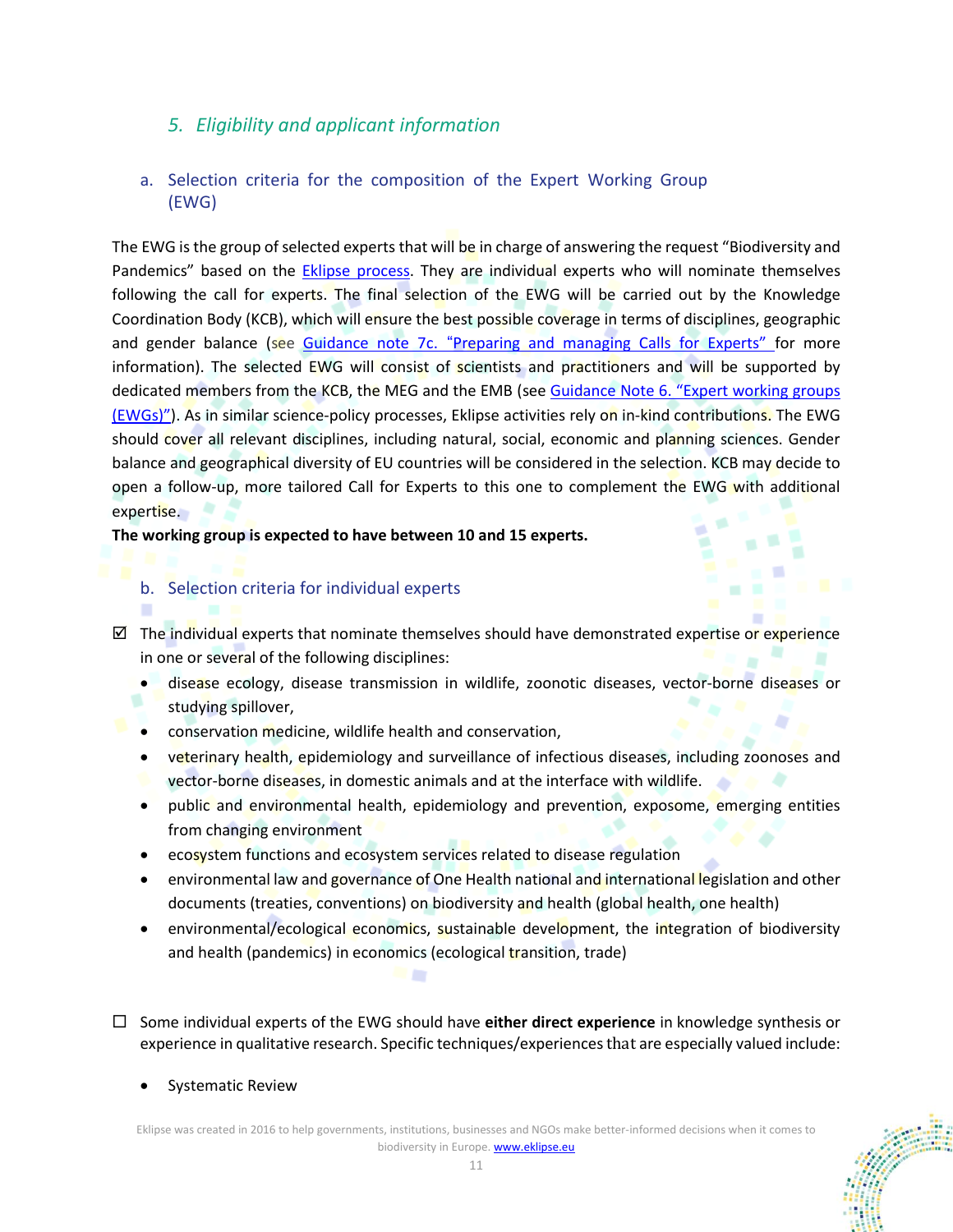

- Systematic mapping
- Multi-criteria decision analysis
- Delphi
- Semi-structured interviews
- Focus groups
- Workshops

Experience in **European policy processes** will be regarded during the selection discussion.

#### **Important information:**

- Eklipse highly encourages all applicants to provide a **letter of support from their organisation**.
- Selected Experts will have to comply with the principles and rules of Eklipse: e.g. conflicts of interest policy, Code of Conduct, etc. (for more details, see the Eklipse website under "E[thical](https://eklipse.eu/ethical-framework/)  [framework](https://eklipse.eu/ethical-framework/)").
- Invited participants to the Focus Group, as well as Eklipse KCB and EMB members, are **not eligible**. Please note that two members of Eklipse MEG with relevant knowledge synthesis methods will be selected from the MEG team to integrate the EWG but will not need to apply to the Call for Experts. Please note that the MEG is composed of experts selected for a mandate of 3 years to integrate EWGs.

### a. Data and information policy

All results will be made publicly available through the Eklipse website, and transparent procedures will apply, following Creative Commons Agreement 4.0<sup>1</sup>, which includes the reference of authorship and involvement.

#### b. Information to provide

The Eklipse application form should be completed, including a list of relevant publications outlining relevant experience on the topic and details of experience in previous assessments or knowledge synthesis processes.

**Eklipse highly encourages all applicants to provide a letter of support from your organisation**.

<sup>&</sup>lt;sup>1</sup> See http://creativecommons.org/licenses/by/4.0/. It permits unrestricted use, distribution, and reproduction in any medium, provided appropriate credit is given to the original author(s) and the source, provides a link to the Creative Commons license, and indicates if changes were made.